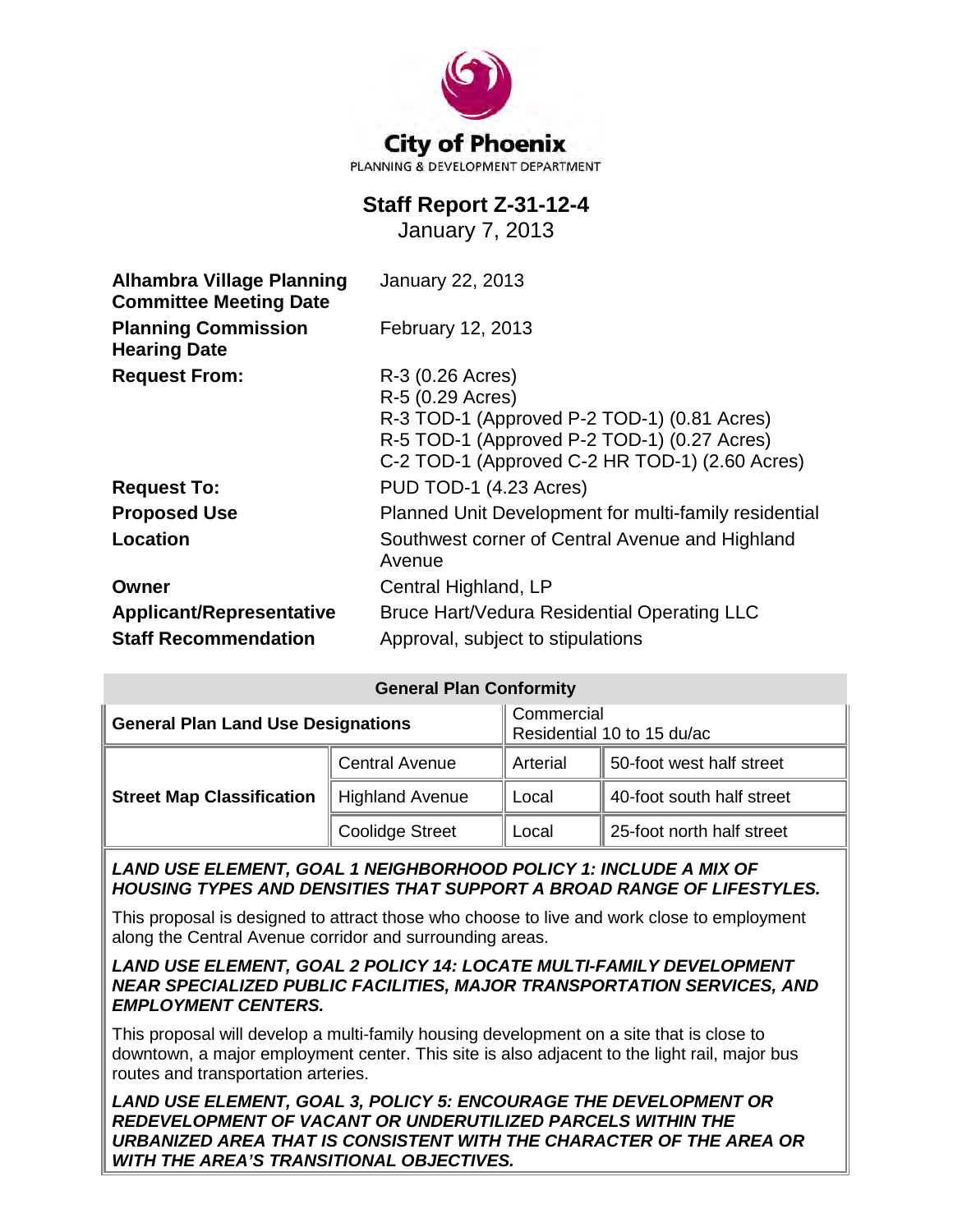This proposal will redevelop an underutilized parcel into a multi-family housing development that will support adjacent restaurants and other area businesses.

#### *NEIGHBORHOOD ELEMENT. GOAL 2. POLICY 3: CREATE NEW DEVELOPMENT THAT IS SENSITIVE TO THE SCALE AND CHARACTER OF THE SURROUNDING NEIGHBORHOODS AND INCORPORATES ADEQUATE DEVELOPMENT STANDARDS TO PREVENT NEGATIVE IMPACT(S) ON THE RESIDENTIAL PROPERTIES.*

This site is appropriately located to encourage residences to walk, bicycle or use transit. The site is located between two Light Rail stations (Campbell/Central Avenue and Camelback/Central Avenue) and near several neighborhood businesses. The apartments are proposed to be 4-stories with a parking structure located internal to the site. The site is bounded by Highland Avenue on the north, Coolidge Street on the south and Central Avenue on the east. A two-story office building is adjacent to the west side of the site. The request is consistent in scale and character along the Light Rail Corridor.

#### **Background/Issues/Analysis**

### SUBJECT SITE

- 1. This request is to rezone a 4.23-acre site located at the southwest corner of Central Avenue and Highland Avenue from R-3, R-5, R-3 TOD-1 (Approved P-2 TOD-1), R-5 TOD-1 (Approved P-2 TOD-1), and C-2 TOD-1 (Approved C-2 HR TOD-1) to PUD TOD-1. A portion of the site is currently used for an interim overflow parking lot for the commercial center immediately north.
- 2. The General Plan Land Use Map designation is Residential 10 to 15 du/acre and Commercial, however, the site is less than 10 acres and therefore does not require a General Plan Amendment.

# SURROUNDING USES & ZONING

# 3. *North*

The parcel to the north is a commercial center that is zoned C-2 TOD-1. Several local food and retail establishments are located in this center such as Hula's Modern Tiki and Citizen Espresso Bar.

# *West*

Immediately west of the subject site is an office building zoned R-5 and P-1.

# *South*

The parcel to the south is a lighting store zoned C-2 TOD-1 and a multi-family development zoned R-5.

# *East*

Central Avenue and the Metro Light Rail are adjacent to the east side of the site.

# **PROPOSAL**

4. The proposal was developed utilizing the PUD zoning designation, which allows an applicant to propose uses, development standards, and design guidelines for a site. One of the goals of this process is to allow the applicant to develop standards that respond to the surrounding environment more so than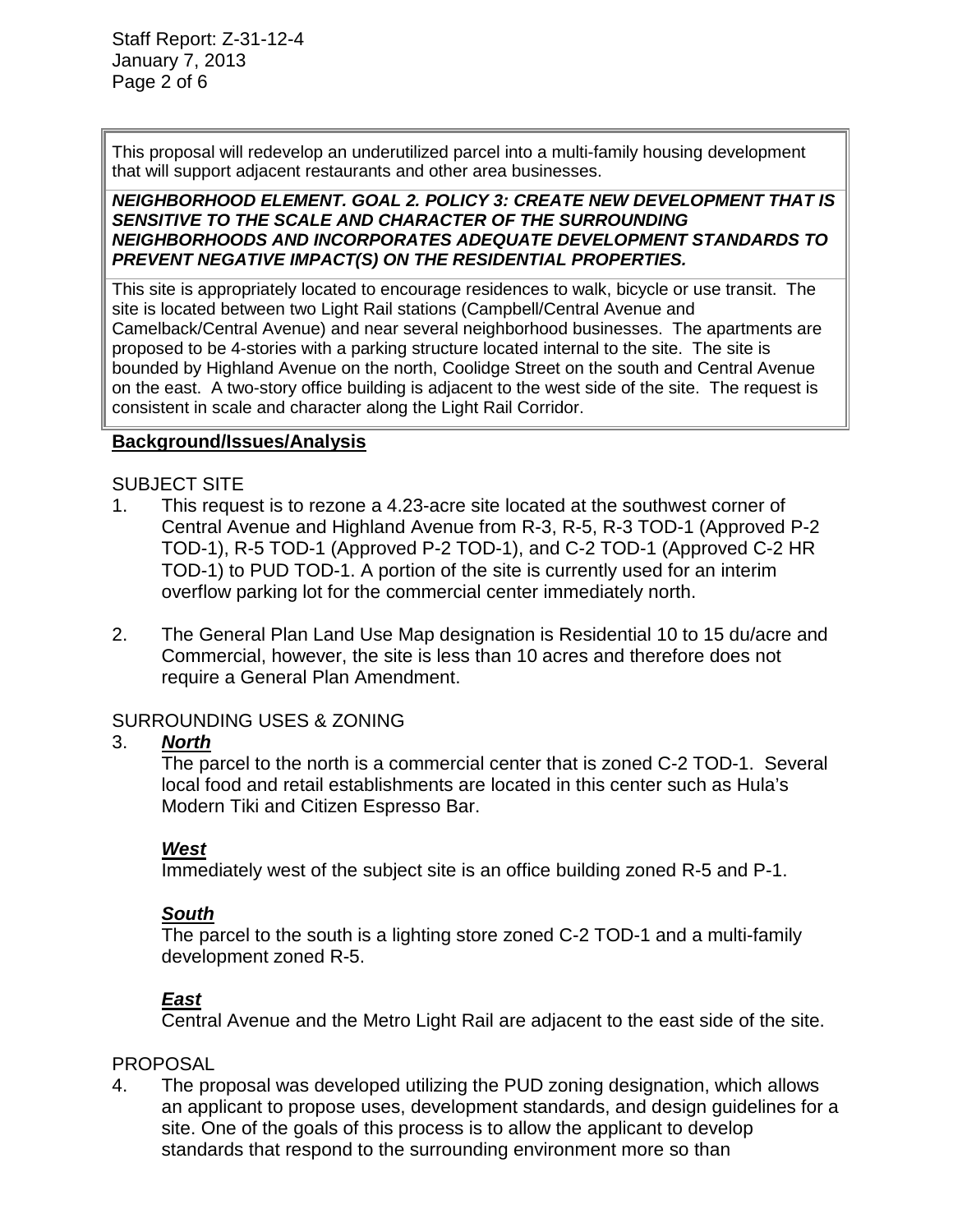conventional zoning districts allow. The end result is property rezoned with standards crafted specifically for the site.

Where the PUD narrative is silent on a requirement, the applicable Zoning Ordinance provisions will be applied.

5. Below is a summary of the proposed standards for the subject site as described in the attached PUD narrative date stamped December 19, 2012, Attachment B. Many of the proposed standards were derived from the standards of the Urban Residential zoning district.

#### *Land Use*

The narrative proposes multi-family as the permitted use.

#### *Development Standards*

The maximum proposed building height is 70 feet to allow for some variations in the topography of the site. The perimeter setbacks mirror those required by the Transit Oriented Development Overlay to bring the building closer to the street and provide pedestrian amenities such as shade.

#### *Landscaping Standards*

A minimum of two-inch caliper trees placed 30 feet on center are proposed along the streetscape of the entire development to promote human comfort and visual interest surrounding the site.

#### *Parking*

Sufficient parking has been proposed for the site by meeting the minimum parking requirements for the individual uses. In addition, 50 bicycle spaces have been provided.

#### *Shading*

The narrative proposes that a minimum of 65 percent of all pedestrian walkways and sidewalks be shaded by shade trees and/or shade canopies along the perimeter measured at 12 noon on the summer solstice. Along Highland Avenue and Coolidge Street, the minimum shade proposed is 76 percent and 83 percent. These standards exceed the requirements outlined in the Zoning Ordinance.

#### *Design Guidelines*

The Development Narrative does not propose any new design guidelines; therefore, all applicable design guidelines outlined in the Guidelines for Design Review section of the Zoning Ordinance will apply.

#### *Phasing*

This project will not be phased.

#### *Signage*

Signs for this PUD will be in conformance with the Sign section outlined in the Zoning Ordinance.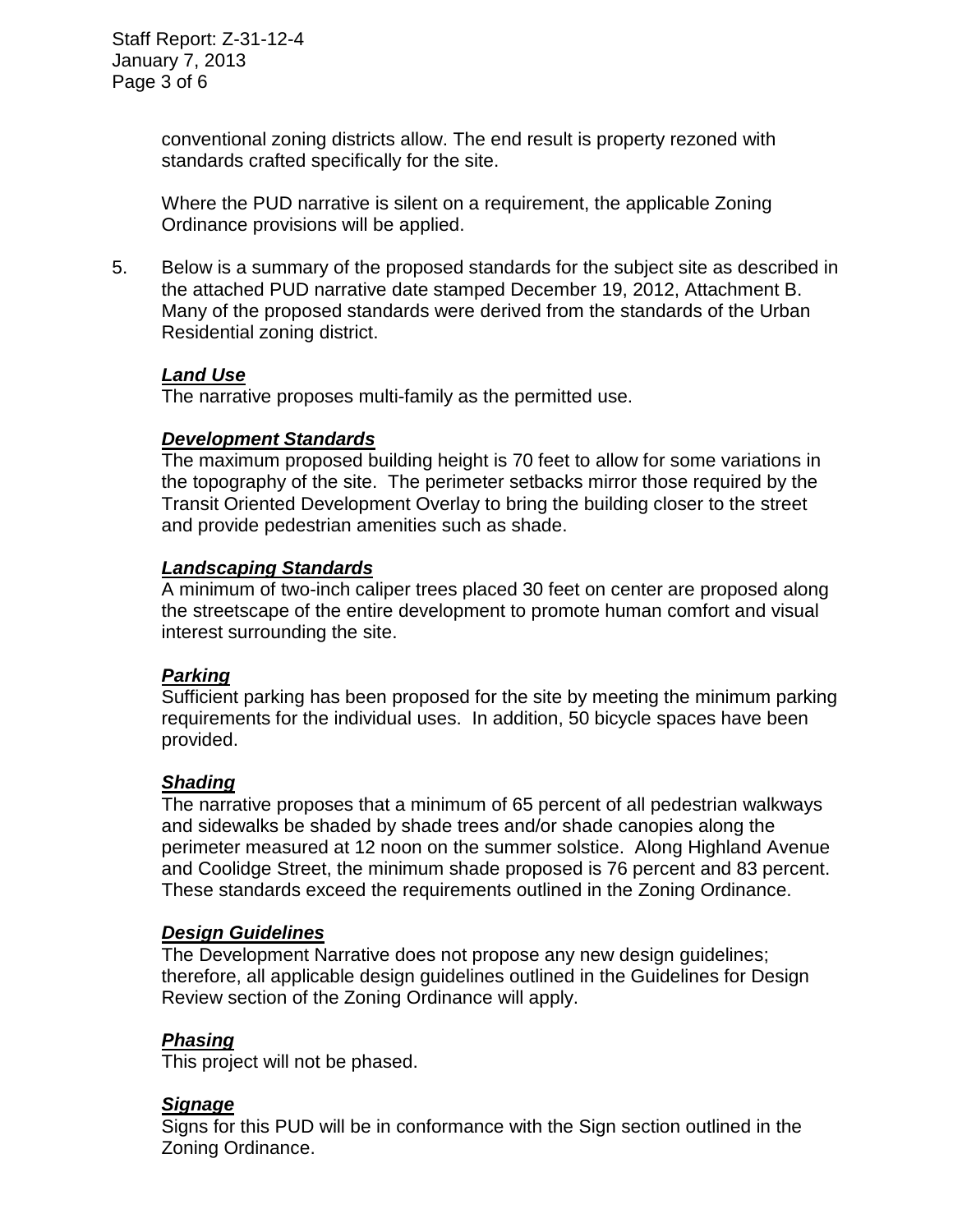#### *Sustainability*

The narrative proposes several options to incorporate sustainability principles, which may include building orientation, solar collection technologies, and design for effective water use.

#### STREETS AND TRAFFIC

- 6. The Street Transportation Department has indicated that there are right-of-way improvements needed for this site. Stipulations have been added to address these improvements.
- 7. A Traffic Impact Study was approved by the Street Transportation Department on November 30, 2012; therefore, Stipulation 10 has been met.

### **MISCELLANEOUS**

- 8. It has been determined that a portion of the parcel is within a Special Flood Hazard Area (SFHA), called Zone A as designated by the Federal Emergency Management Agency (FEMA). SFHA's are areas subject to inundation by a 100 year flood as shown on panel 1665 J of the Flood Insurance Rate Maps (FIRM) dated September 30, 2005.
- 9. The Aviation Department has requested that the property owner record a Notice to Prospective Purchasers of Proximity to Airport to disclose the existence, and operational characteristics of the Phoenix Sky Harbor Airport. A stipulation has been added to address this request.
- 10. The Public Transit Department has requested that the existing bus stop be relocated closer to Highland Avenue to discourage street crossings outside of a crosswalk. The existing bus stop is located mid-block on Central Avenue, between Coolidge Street and Highland Avenue. A stipulation has been added to address this request.
- 11. Development and use of the site is subject to all applicable codes and ordinances. Zoning approval does not negate other ordinance requirements and other formal actions may be required.

# **Findings**

- 1. The site is within a ¼ mile from the light rail station at Central Avenue and Campbell Avenue and Central Avenue and Camelback Road.
- 2. The site is within close proximity to commercial goods and services.
- 3. The proposed rezoning is compatible with surrounding zoning patterns and land use within the area.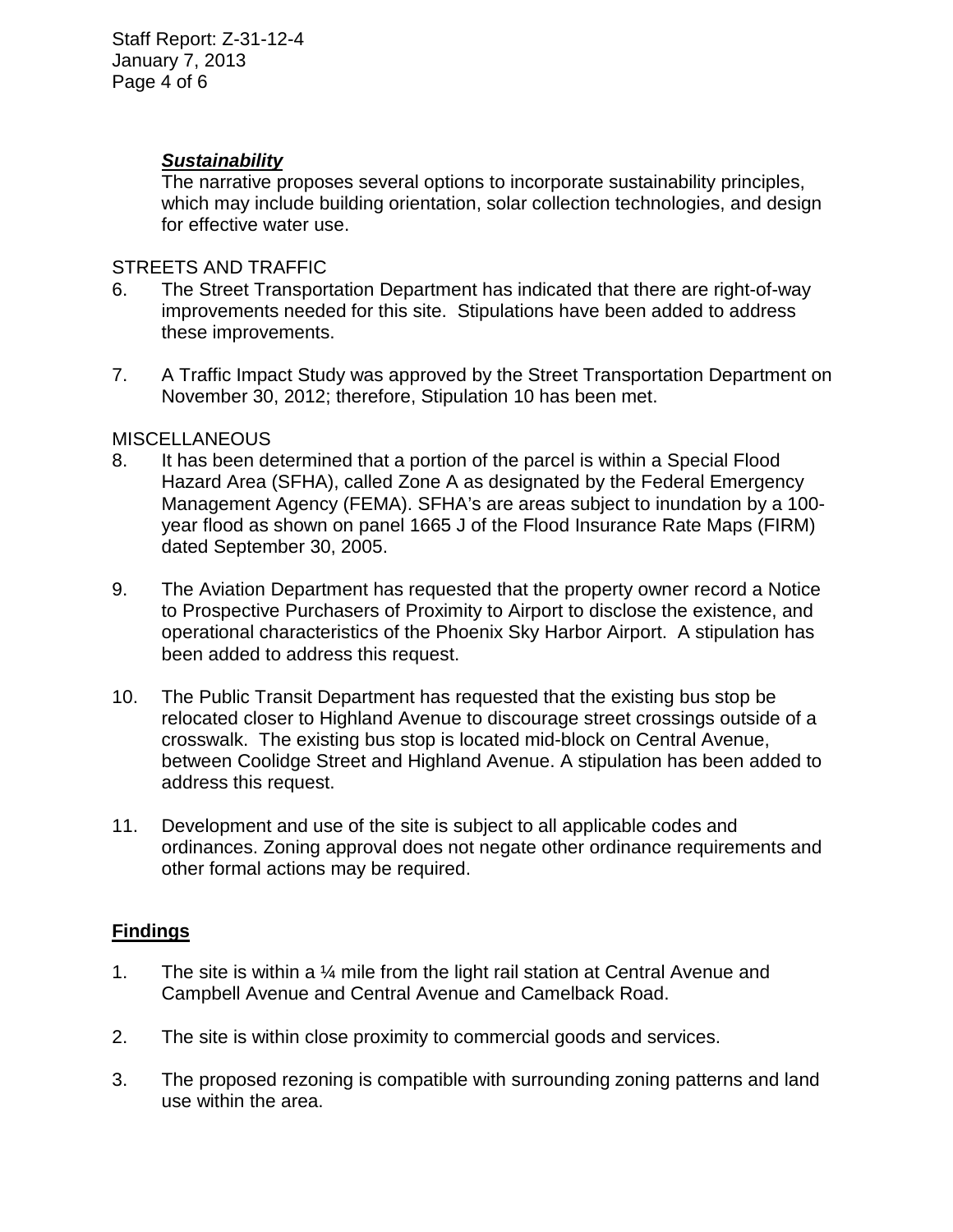Staff Report: Z-31-12-4 January 7, 2013 Page 5 of 6

### **Stipulations**

- 1. An updated Development Narrative for the Central and Highland PUD reflecting the changes approved through this request shall be submitted to the Planning and Development Department within 30 days of City Council approval of this request. The updated Development Narrative shall be consistent with the Development Narrative date stamped December 19, 2012.
- 2. The developer shall dedicate a minimum of 20 feet of right-of-way for the south half of Highland Avenue to accommodate a 32-foot pavement section designed with appropriate taper to existing improvements to the west, as approved by the Planning and Development Department.
- 3. A minimum 8-foot sidewalk easement shall be dedicated along the south side of Highland Avenue, as approved by the Planning and Development Department.
- 4. A minimum 25 feet of right-of-way shall be dedicated for the north half of Coolidge Street.
- 5. A 12-foot by 12-foot right-of-way triangle shall be dedicated at the southwest corner of Highland Avenue and Central Avenue, as approved by the Planning and Development Department.
- 6. A 21-foot by 21-foot right-of-way triangle shall be dedicated at the northwest corner of Coolidge Street and Central Avenue, as approved by the Planning and Development Department.
- 7. The developer shall construct all streets adjacent to the development with paving, curb, gutter, sidewalk, curb ramps, streetlights, landscaping and other incidentals as per plans approved by the Planning and Development Department. All improvements shall comply with all ADA accessibility standards.
- 8. Relocate the existing traffic signal and equipment on the southwest corner of Central Avenue and Highland Avenue. The plan is to be submitted to the Street Transportation Department (Zeke Rios, 602-256-3409 or [zeke.rios@phoenix.gov\)](mailto:zeke.rios@phoenix.gov) for review and approval. Submittal will be made as a separate document that shows the entire intersection and the location of existing equipment and conduit runs. The Developer will submit the approved traffic signal plan to the Civil Plans Coordinator as part of the civil engineering plan set. All work related to the construction or reconstruction of the traffic signal is the responsibility of the Developer.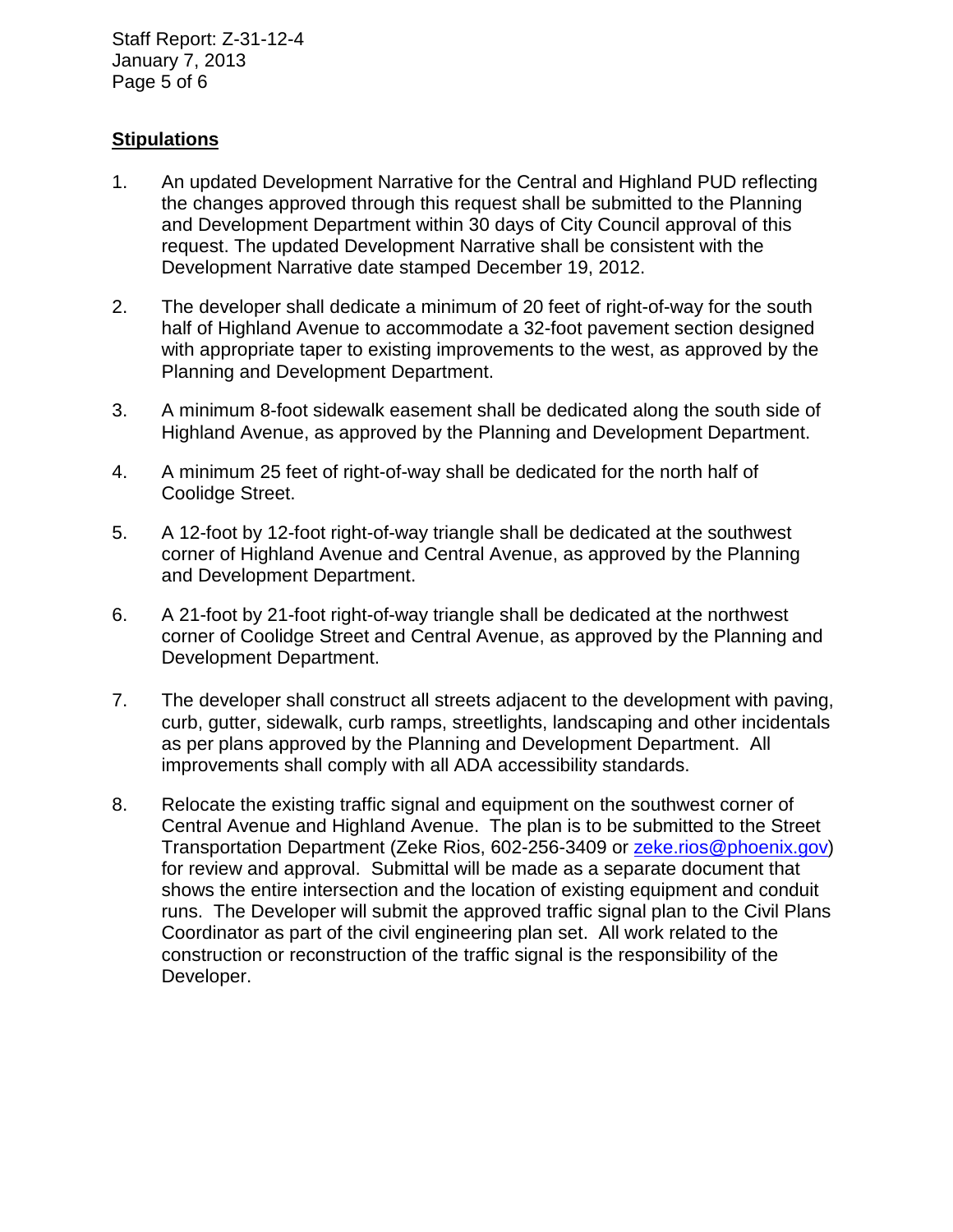Staff Report: Z-31-12-4 January 7, 2013 Page 6 of 6

- 9. Provide a striping and signing diagram per the City of Phoenix Street Transportation Department Standards for Central Avenue and Highland Avenue and a copy of paving plans for Street Transportation review. Striping and signing plan must be drawn on separate sheets from paving plans and included as part of the complete set submitted to the Planning and Development Department at Central Log-in on the 2 Floor of City Hall. Approval of striping and signing plans must be obtained from the Street Transportation Department (Zeke Rios 602- 256-3409 and Kerry Wilcoxon at 602-262-4613).
- 10. Submit a Traffic Impact Analysis for Development per the PUD requirements. The develop shall be responsible for any necessary dedications and improvements to the street network as approved by the Street Transportation Department.
- 11. Relocate bus stop pad closer to Highland Avenue as approved by the Public Transit Department.
- 12. The property owner shall record a Notice to Prospective Purchasers of Proximity to Airport in order to disclose the existence, and operational characteristics of City of Phoenix Sky Harbor International Airport to future owners or tenants of the property.

#### **Writer**

Tricia Gomes January 7, 2013

#### **Team Leader**

Josh Bednarek

#### **Attachments**

Attachment A: Sketch Map Attachment B: Central and Highland PUD Narrative date stamped December 19, 2012